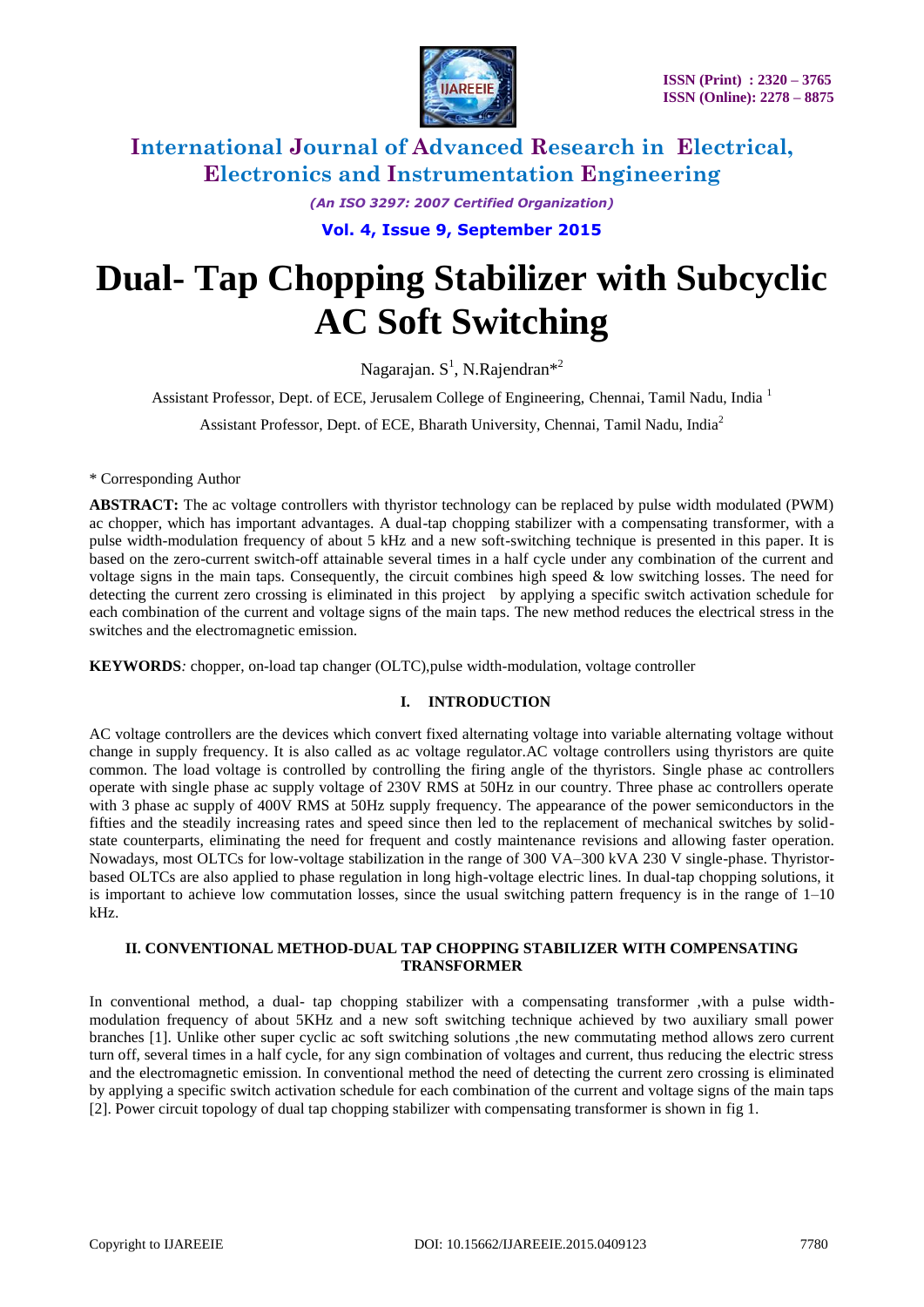

*(An ISO 3297: 2007 Certified Organization)*

## **Vol. 4, Issue 9, September 2015**



Fig1: Dual-Tap chopping stabilizer with compensating transformer

The compensating transformer add to or subtracts from the output of the main transformer  $V_{AC}=V_1 (n_{T1}+n_{T2})$ , a voltage  $V_{ch}n_{CT}$  obtained by chopping the voltage at the secondary of the main transformer with the main switches  $S_1$  and  $S_2$  [4]. The capacitors  $C_{i1}$  and  $C_{i2}$  between taps are used to limit voltage variations in the secondary of the main transformer due to the effect of the commutation on its leakage inductance.The drawbacks in conventional methods are Free wheeling path cannot be provided and Output voltage is reduced due to compensating transformer. The above disadvantages are overridden by the new proposed topology, the dual tap chopping stabilizer with sub cyclic ac soft switching [3].

### **III. PRPOSED METHOD-DUAL- TAP CHOPPING STABILIZER WITH SUBCYCLIC AC SOFT SWITCHING**

The circuit for dual tap chopping stabilizer with subcyclic ac soft switching can be divded into two circuits as power circuit and control circuit. The block diagram of proposed method is as shown in fig 2



The description of block diagram components is given below

### *A. Power MOSFET*

The IRF-840 provides fast switching, ruggedized device design, low on-resistance and cost effectiveness. The TO-660 package is universally preferred for all commercial-industrial applications at power dissipation levels to approximately 50 watts. The low thermal resistance and low package cost of the TO-660 contribute to its wide acceptance throughout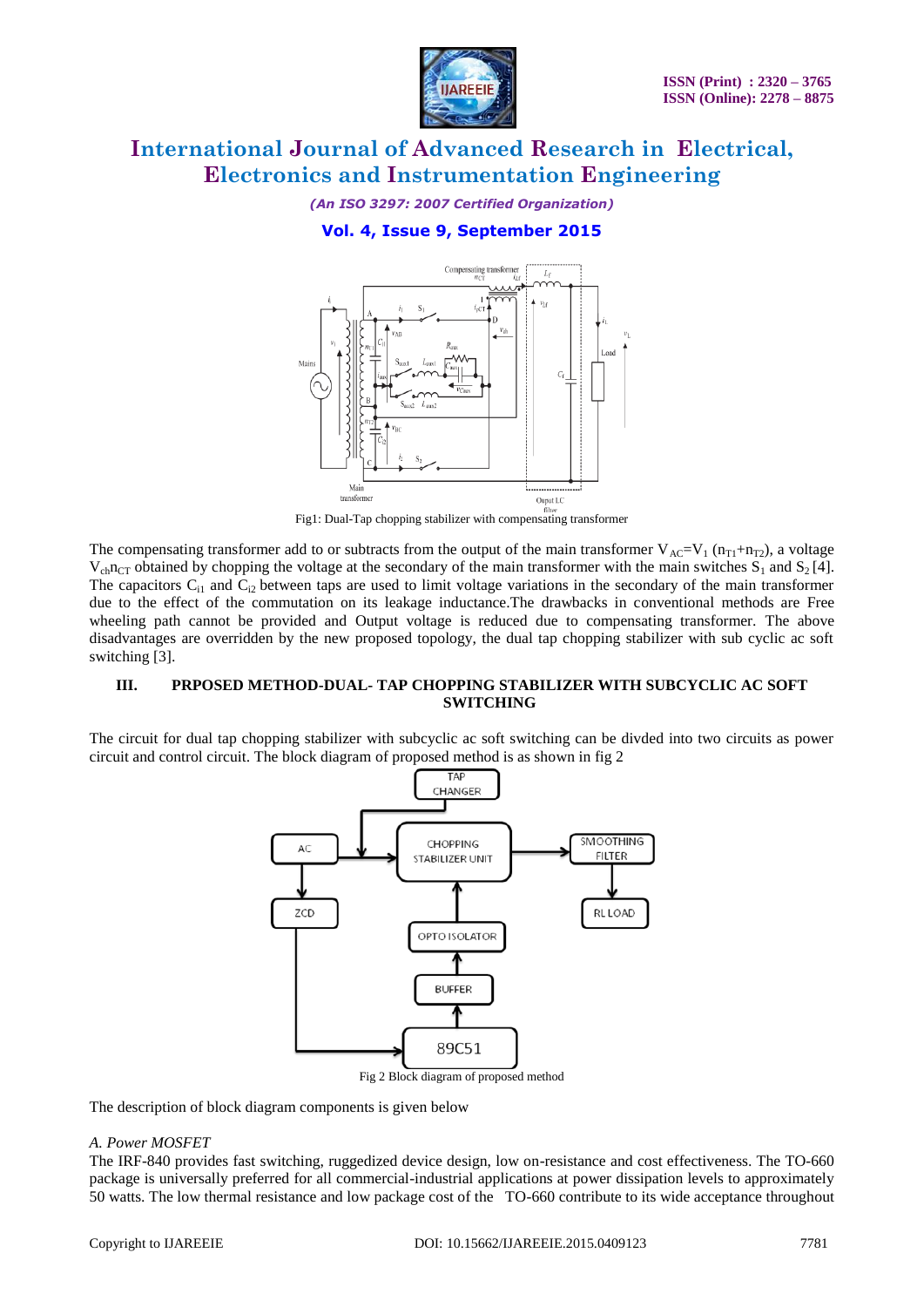

*(An ISO 3297: 2007 Certified Organization)*

## **Vol. 4, Issue 9, September 2015**

the industry.Features are Ultra Low On-Resistance, 175°C Operating Temperature, Fully Avalanche Rated, 8A, 500V, rDS(ON) = 0.850W,Single Pulse Avalanche Energy Rated.

#### *B. Opto Isolator (MCT6E)*

 An opto isolator, also known as an optical coupler or opto coupler, is a semiconductor device that allows signals to be transferred between circuits or systems, while keeping those circuits or systems electrically isolated from each other [9]. The opto-isolator is simply a package that contains both an infrared light-emitting diode (LED) and a photo detector such as a photosensitive silicon diode, transistor Darlington pair. The MCT6/ MCTE family is an Industry Standard Single Channel Phototransistor [5]. Each opto coupler consists of gallium arsenide infrared LED and a silicon NPN phototransistor. These couplers are Underwriters Laboratories (UL) listed to comply with a 5300 VRMS isolation test voltage. SO9001 quality program results in the highest isolation performance available for a commercial plastic phototransistor opto coupler [6-7]. The functional diagram of opto coupler is shown in fig 3.The devices are available in lead formed configuration suitable for surface mounting and are available either on tape or reel, or in standard tube shipping containers.



Fig 3Functional diagram of opto coupler

#### *C. Voltage Regulator*

A voltage regulator is an [electrical](http://en.wikipedia.org/wiki/Electricity) [regulator](http://en.wikipedia.org/wiki/Regulator_%28automatic_control%29) designed to automatically maintain a constant [voltage](http://en.wikipedia.org/wiki/Voltage) level. It may use an electromechanical mechanism, or passive or active electronic components. Depending on the design, it may be used to regulate one or more [AC](http://en.wikipedia.org/wiki/Alternating_current) or [DC](http://en.wikipedia.org/wiki/Direct_current) voltages [8]. With the exception of shunt regulators, all voltage regulators operate by comparing the actual output voltage to some internal fixed reference voltage. Any difference is amplified and used to control the regulation element. This forms a [negative feedback](http://en.wikipedia.org/wiki/Negative_feedback) [servo control loop.](http://en.wikipedia.org/wiki/Control_theory) If the output voltage is too low, the regulation element is commanded to produce a higher voltage. If the output voltage is too high, the regulation element is commanded to produce a lower voltage.

#### *D. Current Buffer*

A buffer amplifier (sometimes simply called a buffer) is one that provides electrical impedance transformation from one circuit to another. Two main types of buffer exist, the voltage buffer and the current buffer [10]. Typically a current buffer amplifier is used to transfer a current from a first circuit, having a low output impedance level, to a second circuit with a high input impedance level. The interposed buffer amplifier prevents the second circuit from loading the first circuit unacceptably and interfering with its desired operation.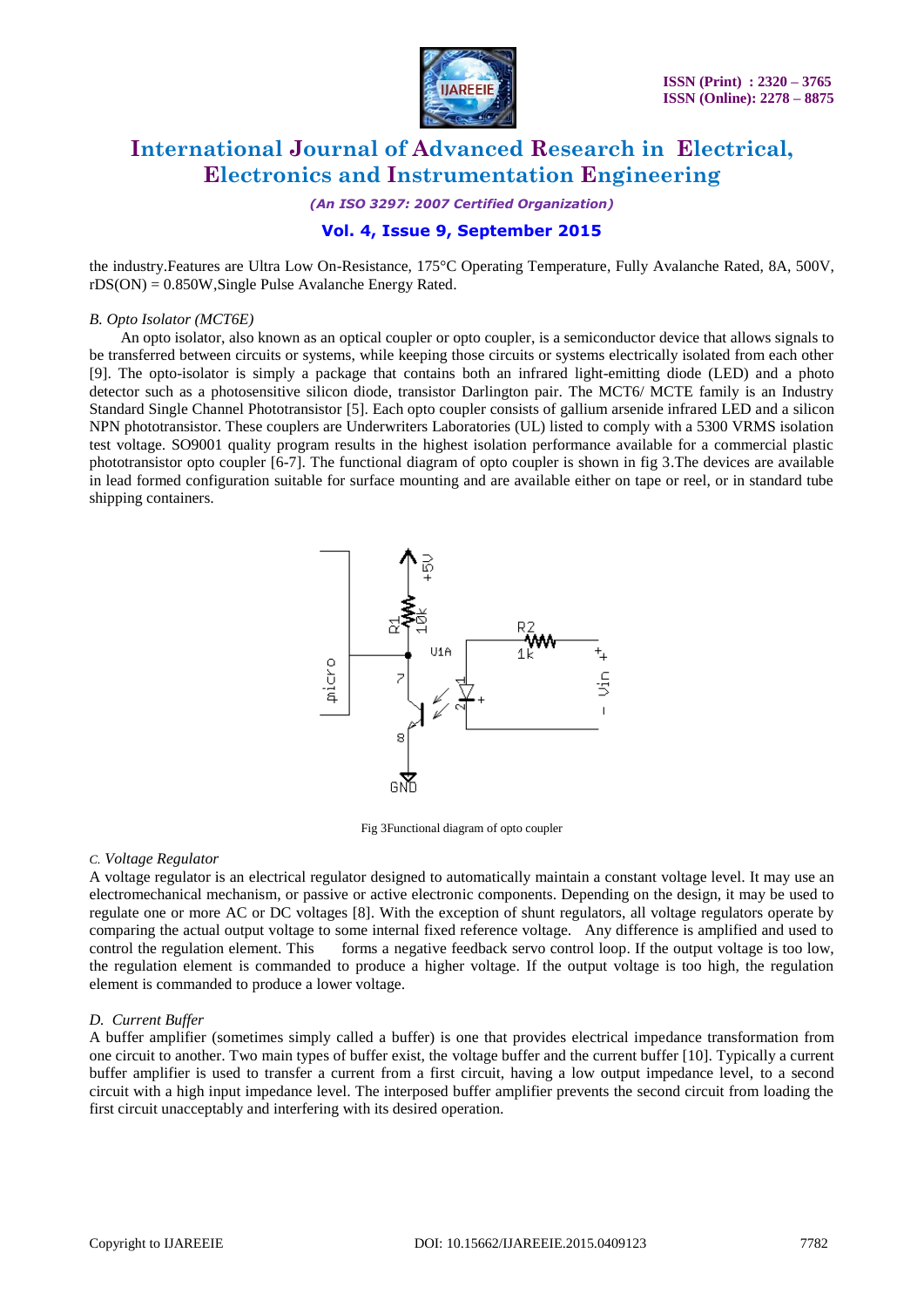

*(An ISO 3297: 2007 Certified Organization)*

### **Vol. 4, Issue 9, September 2015**

#### **IV. MODES OF OPERATION**

#### *A .Mode 1: Positive Mode (First Tap)*

In the positive mode of first tap change M1 conducts along with the diodes on the opposite legs i.e. D1 & D4 [11]. Simultaneously D9 & D12 conducts in the chopper unit along with M3.After reaching near the load the current branches and flow through C1 and R1.Here the current flow is from the source to the load. This mode of operation is shown in fig 4



Fig 4. Positive Mode (First Tap)

#### *B. Mode 2: Negative Mode (First Tap)*

In the negative mode of first tap M1 conducts along with the diodes on the opposite legs i.e. D2 & D3. Simultaneously D10 & D11 conducts in the chopper unit along with M3. After reaching near the load the current branches and flow through C1 and R1 in the opposite direction to that of the positive mode

Here the current flow is from the load to the source [12]. This mode diagrammatic representation is shown in fig 5



Fig 5 Negative Mode (First Tap)

#### *C. Mode 3: Positive Mode (Second Tap)*

In the second tap there is the reduction in the voltage level. With the reduced voltage the conduction of the switches takes place. In the positive mode of the second tap the second tap changer is switched on where M2 conducts along with the diodes in the opposite legs i.e. D5  $\&$  D8. Whereas M3 along with the respective diodes D9  $\&$  D12 starts conducting in the chopper unit [13]. Here also the current flow takes place from the source to the load as in case of the first tap.The mode 3 operation is shown in fig 6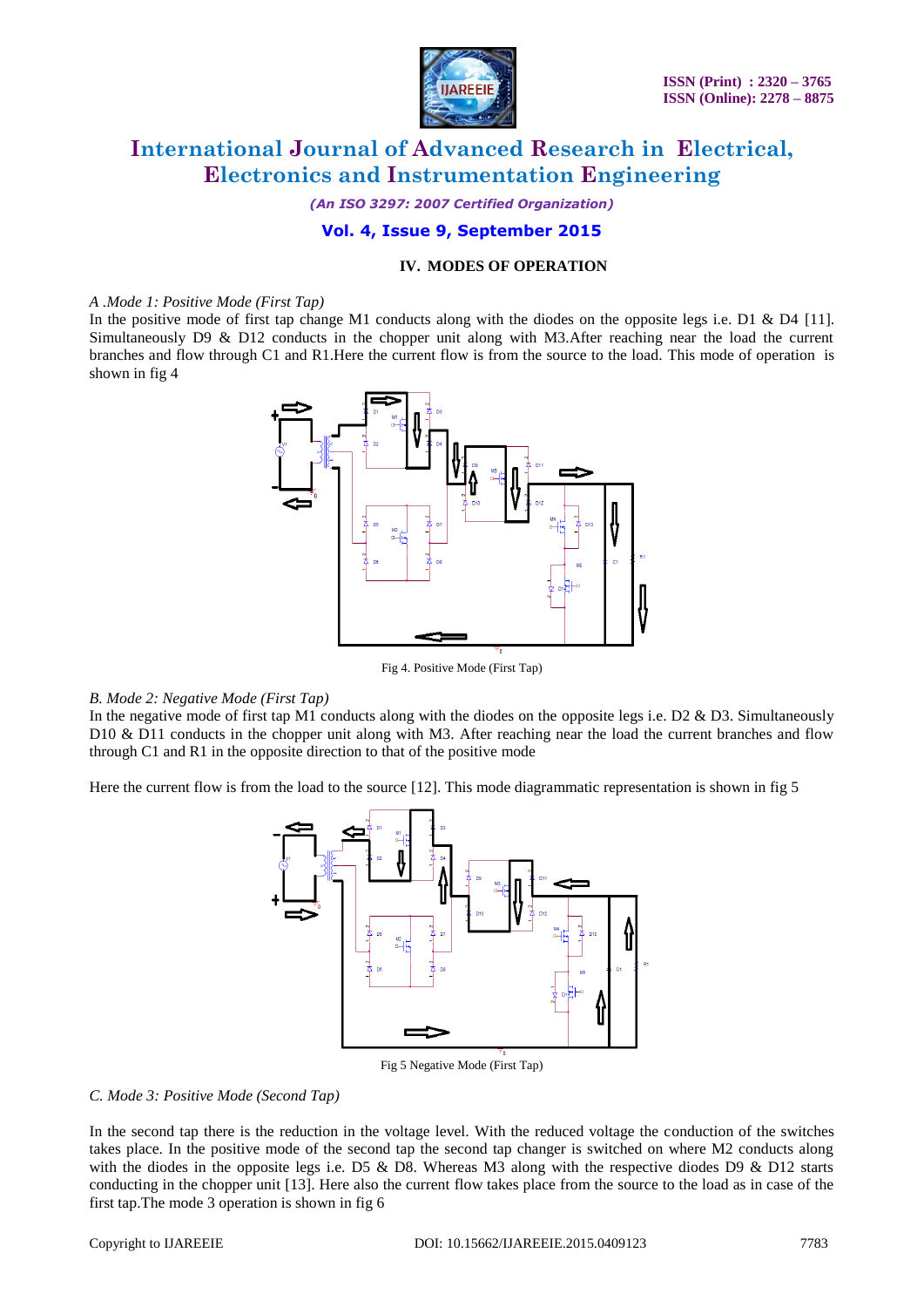

*(An ISO 3297: 2007 Certified Organization)*

**Vol. 4, Issue 9, September 2015**



Fig 6 Positive Mode (Second Tap)

### *D. Mode 4: Negative Mode (Second Tap)*

In the negative mode of operation of the second tap D6 & D7 conducts along with the switch M2 and also M3 conducts with the respective diodes D10 & D11. Current flow is from the load to the source. The fig 7 describes mode 4 operation.



Fig 7 Negative Mode (Second Tap)

Free wheeling paths are provided to prevent the sudden switching changes when the circuit changes over from one tap to other or from one mode to other. The free wheeling path provides the continuity in the power flow in the load. The same free wheeling path works for both the tap settings. When there is change over of the switch from one mode to other the is small disturbance in the power flow across the load [14]. This disturbance across the load is compensated by the free wheeling circuit. The free wheeling circuit circulates the energy stored in the load there by the small disturbance is eliminated.

### **V. SIMULATION RESULTS**

The simulation of proposed circuit diagram has been done by using PSPICE. It allows various types of analysis. Each analysis is invoked by including its command statement. The simulation waveform for compensative transformer control chopper is shown in fig 8.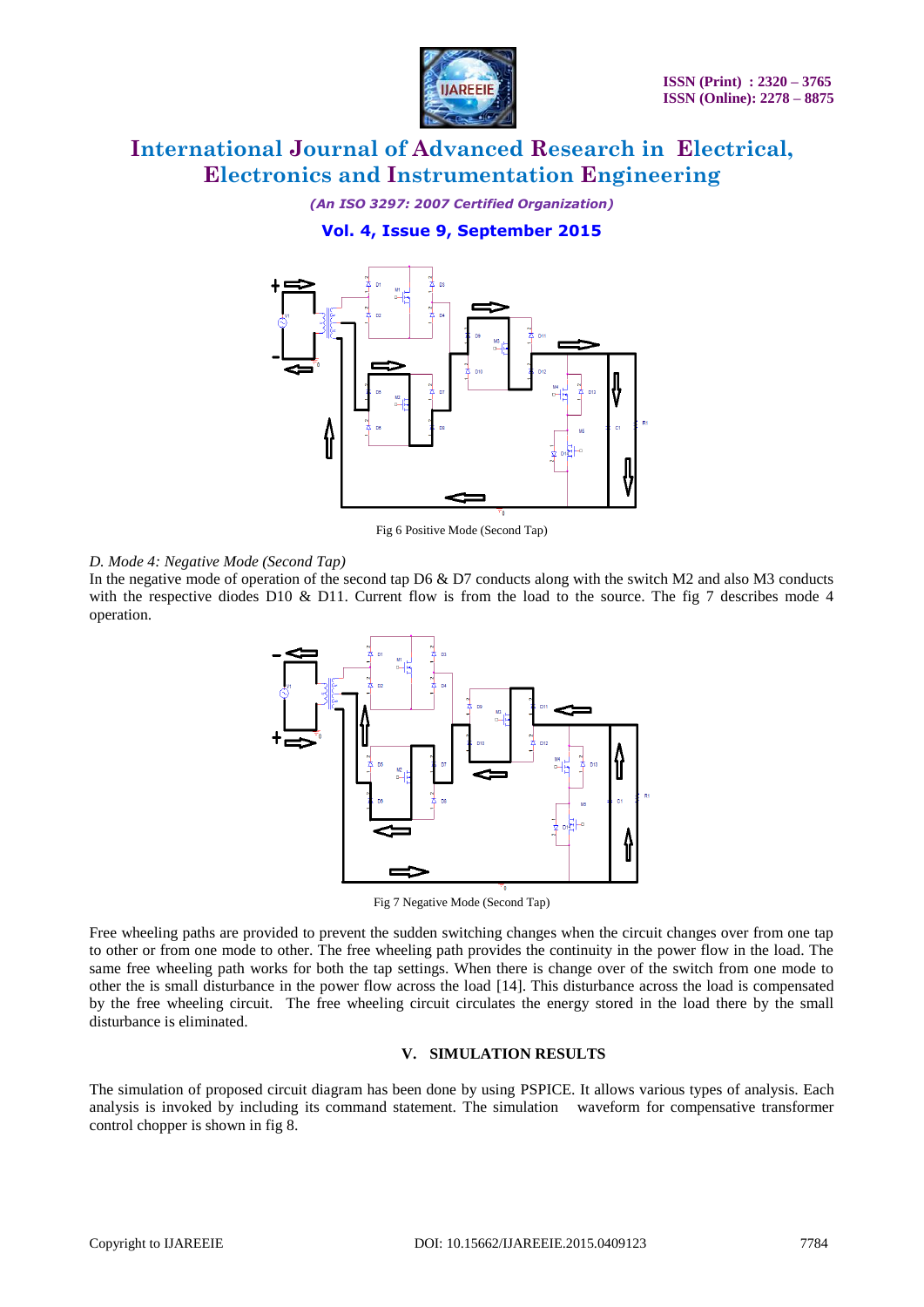

*(An ISO 3297: 2007 Certified Organization)*

**Vol. 4, Issue 9, September 2015**



Fig 8 output waveform of chopper with compensative transformer

The simulation circuit and output waveform of dual tap chopping stabilizer with sub cyclic ac soft switching is shown in fig 9 and 10 respectively.



Fig 9: Simulation circuit of dual tap chopping stabilizer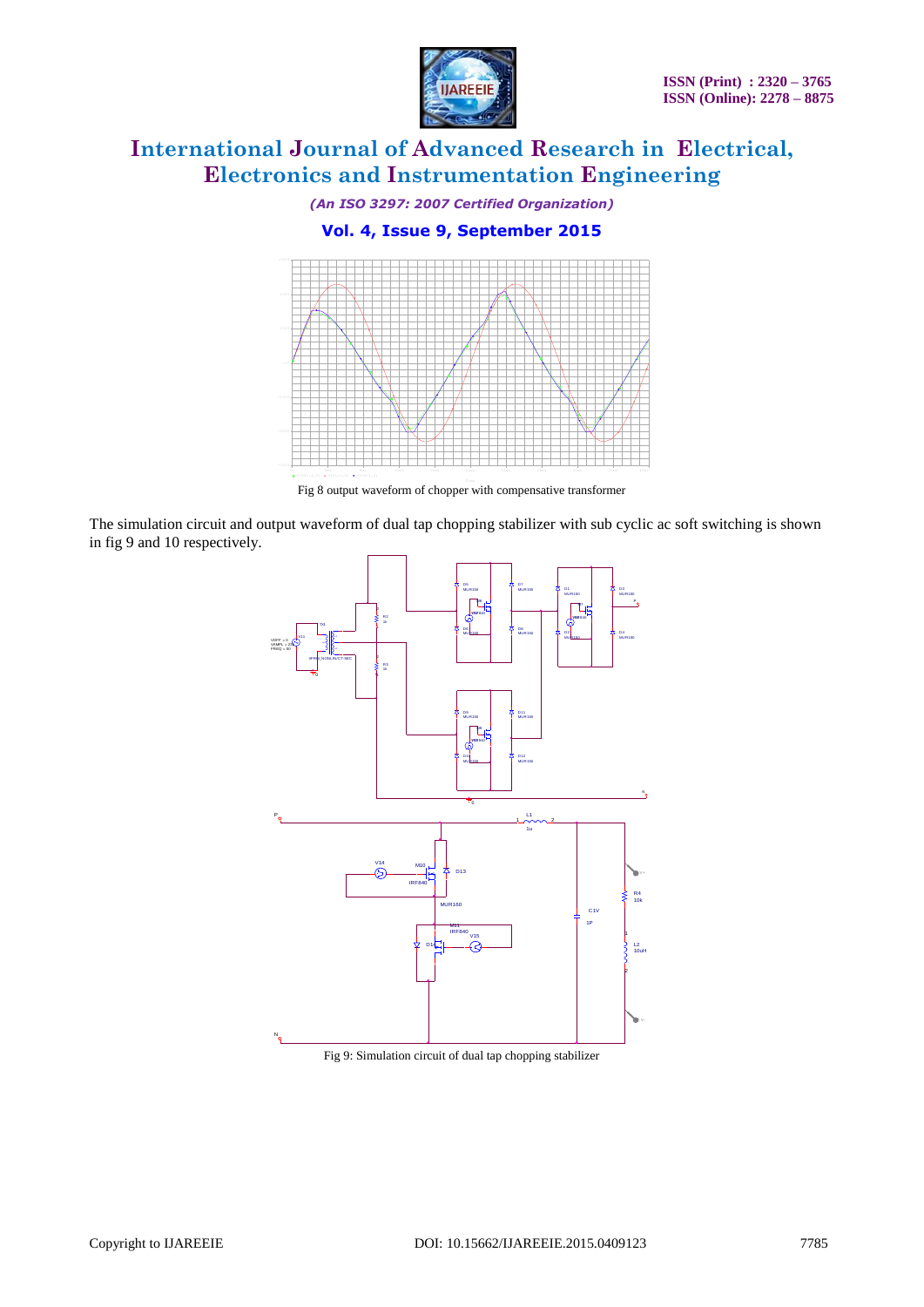

# *(An ISO 3297: 2007 Certified Organization)* **Vol. 4, Issue 9, September 2015**  $\frac{1}{2}$ 100V 200V 300V

Fig 10 output waveform of dual tap chopping stabilizer with sucyclic AC soft switching 0 s 2ms 4ms 6ms 8ms 10ms 12ms 14ms 16ms 18ms 20ms

V(D3:1,0) V(TX1:4,0)

-300V

-200V

-100V

#### **VI. CONCLUSION**

In this paper dual-tap chopping stabilizer, with a pulse width-modulation frequency of about 5 kHz and a new softswitching technique is presented. The circuit combines high speed  $\&$  low switching losses. Experimental results show that the proposed topologies give good performance for AC choppers .The AC chopper has sinusoidal current waveforms, better power factor, faster dynamics, and smaller input/output filter. This new method reduces the electrical stress in the switches and the electromagnetic emission. The simulation output of the designed circuit and the output of the hardware circuit are the same and hence verified.

#### **VII. FUTURE SCOPE**

The scope of this system can be extended to further areas with simultaneous advancement in its performance by further improving the power factor hence the performance of regulators and drives will also be improved. A technical study and an evaluation of the power of the required components are done on the commutation techniques that extend the application field of tap changers to the reduction of the fast perturbations of the mains as flicker, voltage harmonics, voltage oscillations, etc. Experimental results with insulated-gate bipolar transistor switches are obtained in a 1 kVA prototype. Further this circuit can be modified such that this circuit can be used for the house hold requirements at various taps according to the requirements. We hope that this system will be definitely useful to many people involved in various fields. With commercialization of this system it can be made more affordable

#### **REFERENCES**

- 1. H. J. Ryoo, J. S. Kim, G. H. Rim, and D. S. Kim, "A study on the series compensated AC voltage regulator using AC chopper with auxiliary transformer," in Proc. 29th IEEE IECON, Roanoke, VA, 2003, pp. 2628-2633.
- 2. Babu T.A., Sharmila V., "Cefotaxime-induced near-fatal anaphylaxis in a neonate: A case report and review of literature", Indian Journal of Pharmacology, ISSN : 0253-7613, 43(5) (2011) pp.611-612.
- 3. F. Q. Yousef-Zai and D. O'Kelly, "Solid-state on-load transformer tap changer," Proc. Inst. Elect. Eng.—Elect. Power Appl., vol. 143, no. 6, pp. 481–491, Nov. 2000.
- 4. F. Barrero, S. Martinez, F. Yeves, and P. M. Martinez, "Active power filters for line conditioning: A critical evaluation," IEEE Trans. Power Del., vol. 15, no. 1, pp. 319–325, Jan. 2000.
- 5. Valiathan G.M., Thenumgal S.J., Jayaraman B., Palaniyandi A., Ramkumar H., Jayakumar K., Bhaskaran S., Ramanathan A., "Common docking domain mutation e322k of the erk2 gene is infrequent in oral squamous cell carcinomas", Asian Pacific Journal of Cancer Prevention, ISSN : 1513-7368, 13(12) (2012) pp.6155-6157.
- 6. J. K. Kang, H. Hara, E. Yamamoto, M. Swamy, and T. J. Kume, "Output voltage distortion in matrix converter by commutation of bi-directional switches," in Proc. IEMDC, Madison, WI, 2003, pp. 55–59
- 7. Mani Sundar N., Krishnan V., Krishnaraj S., Hemalatha V.T., Alam M.N., 'Comparison of the salivary and the serum nitric oxide levels in chronic and aggressive periodontitis: A biochemical study", Journal of Clinical and Diagnostic Research, ISSN : ISSN - 0973 - 709X, 7(6) (2013) pp.1223-1227.
- 8. R. Irvani and D. Maratukulam, "Review of semiconductor-controlled (static)phase shifter for power systems application," IEEE Trans. Power Syst.,vol. 9, no. 4, pp. 1833–1839, Nov. 1994.
- 9. Thirunavukkarasu A.B., Chandrasekaran V., 'Efficacy of anti-scorpion venom serum over prazosin in severe scorpion envenomation: Is the current evidence enough", Journal of Postgraduate Medicine, ISSN : 0022-3859, 57(1) (2011) pp.83-84